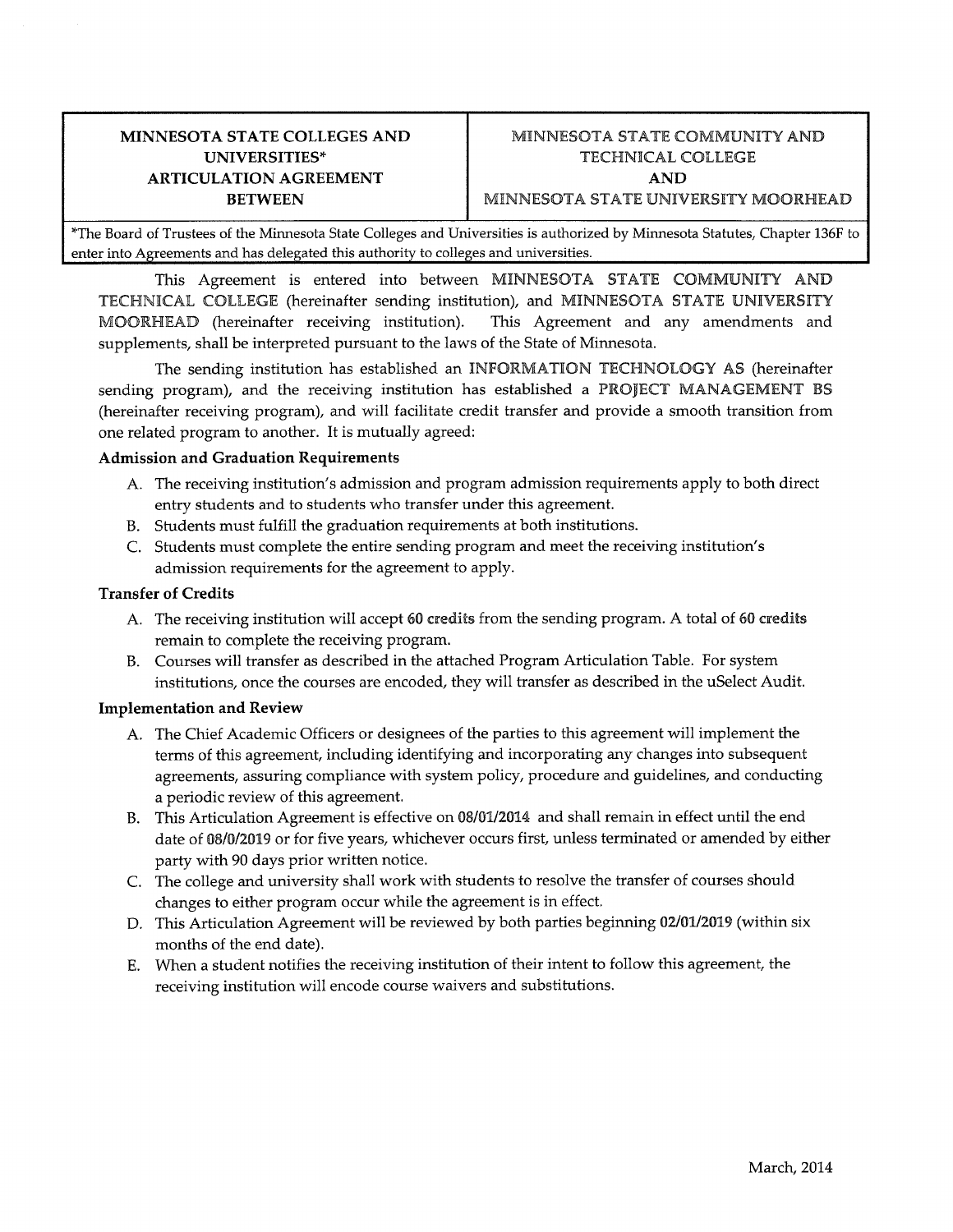| <b>PROGRAM ARTICULATION TABLE</b>                      |                                                                                                                                                                                                                                                                                                                                                                                                                                                                                                                                                                                                                                                                                                                          |                                                                                                                                                                                                                                                                                                                                                                                                                                                                                                       |  |  |  |
|--------------------------------------------------------|--------------------------------------------------------------------------------------------------------------------------------------------------------------------------------------------------------------------------------------------------------------------------------------------------------------------------------------------------------------------------------------------------------------------------------------------------------------------------------------------------------------------------------------------------------------------------------------------------------------------------------------------------------------------------------------------------------------------------|-------------------------------------------------------------------------------------------------------------------------------------------------------------------------------------------------------------------------------------------------------------------------------------------------------------------------------------------------------------------------------------------------------------------------------------------------------------------------------------------------------|--|--|--|
|                                                        | <b>College (sending)</b>                                                                                                                                                                                                                                                                                                                                                                                                                                                                                                                                                                                                                                                                                                 | <b>University (receiving)</b>                                                                                                                                                                                                                                                                                                                                                                                                                                                                         |  |  |  |
| Institution                                            | Minnesota State Community & Technical<br>College                                                                                                                                                                                                                                                                                                                                                                                                                                                                                                                                                                                                                                                                         | Minnesota State University Moorhead                                                                                                                                                                                                                                                                                                                                                                                                                                                                   |  |  |  |
| Program name                                           | <b>Information Technology</b>                                                                                                                                                                                                                                                                                                                                                                                                                                                                                                                                                                                                                                                                                            | Project Management                                                                                                                                                                                                                                                                                                                                                                                                                                                                                    |  |  |  |
| Award Type (e.g., AS)                                  | AS                                                                                                                                                                                                                                                                                                                                                                                                                                                                                                                                                                                                                                                                                                                       | <b>BS</b>                                                                                                                                                                                                                                                                                                                                                                                                                                                                                             |  |  |  |
| Credit Length                                          | 60                                                                                                                                                                                                                                                                                                                                                                                                                                                                                                                                                                                                                                                                                                                       | 120                                                                                                                                                                                                                                                                                                                                                                                                                                                                                                   |  |  |  |
| CIP code (6-digit)                                     | 11.0103                                                                                                                                                                                                                                                                                                                                                                                                                                                                                                                                                                                                                                                                                                                  | 52.0211                                                                                                                                                                                                                                                                                                                                                                                                                                                                                               |  |  |  |
| Describe program<br>admission<br>requirements (if any) |                                                                                                                                                                                                                                                                                                                                                                                                                                                                                                                                                                                                                                                                                                                          |                                                                                                                                                                                                                                                                                                                                                                                                                                                                                                       |  |  |  |
| ۰<br>۰<br>۰<br>۰<br>۰                                  | <b>Instructions</b><br>List all required courses in both academic programs.<br>Do not indicate a goal area for general education courses that are not part of the MnTC.<br>For restricted or unrestricted electives, list number of credits.<br>amount. Enter the number of credits that the receiving institution will apply toward degree completion.<br>Show equivalent university-college courses on the same row to ensure accurate DARS encoding,<br>the receiving institution, enter Wav. If a course is to be accepted by the university as a MnTC goal area, restricted<br>elective or unrestricted elective, leave the cell blank.<br>(To add rows, place cursor outside of the end of a row and press enter.) | MnTC goal areas transfer to the receiving institution according to the goal areas designated by the sending institution.<br>Credits applied: the receiving institution course credit amount may be more or less than the sending institution credit<br>Equiv/Sub/Wav column: If a course is to be encoded as equivalent, enter Equiv. If a course is to be accepted by the<br>university as a "substitution" only for the purposes of this agreement, enter Sub. If a course requirement is waived by |  |  |  |

### **SECTION A - Minnesota Transfer Curriculum-General Education**

| College (sending)                               |             |         | University (receiving)              |             |                    |                     |
|-------------------------------------------------|-------------|---------|-------------------------------------|-------------|--------------------|---------------------|
| course prefix, number and name                  | $Goal(s)^1$ | Credits | course prefix, number and name      | $Goal(s)^1$ | Credits<br>Applied | Equiv<br>Sub<br>Wav |
| Minnesota Transfer Curriculum-General Education |             |         |                                     |             |                    |                     |
| ENGL 1101 College Writing                       |             | 3       | <b>ENGL 101 English Composition</b> |             | 3                  | Equiv               |
| COMM 1120 Intro to Public Speaking              |             | 3       | CMST 100 Speech Communication       |             |                    | Equiv               |
| HUM 2236 Technology in the Humanities           | 2, 6, 8     | 3       | Goal Areas 2, 6, 8                  | 2, 6, 8     |                    |                     |
| PSYC 1200 General Psychology                    | 5, 9        | 3       | PSY 113 General Psychology          | 5, 9        |                    | Equiv               |
| <b>MnTC Electives</b>                           | $1 - 10$    | 18      | <b>MnTC Electives</b>               | $1 - 10$    | 21                 |                     |
| *Recommended: MATH 1114 College Algebra         | 2, 4        | (4)     | MATH 127 College Algebra            | 2, 4        | (4)                | Equiv               |
| <b>ECON 2222 Microeconomics</b>                 | 2, 5, 9     | (3)     | <b>ECON 202 Microeconomics</b>      | 2, 5, 9     | (3)                | Equiv               |
|                                                 |             |         |                                     |             |                    |                     |
| <b>MnTC/General Education Total</b>             |             | 30      |                                     |             |                    |                     |

transfer the same number of credits and goal areas as MSCTC awards.

## **SECTION B - Major, Emphasis, Restricted and Unrestricted Electives or Other**

 $1$  MnTC goal areas transfer to the receiving MnSCU college/university according to the goal areas designated by the sending college/university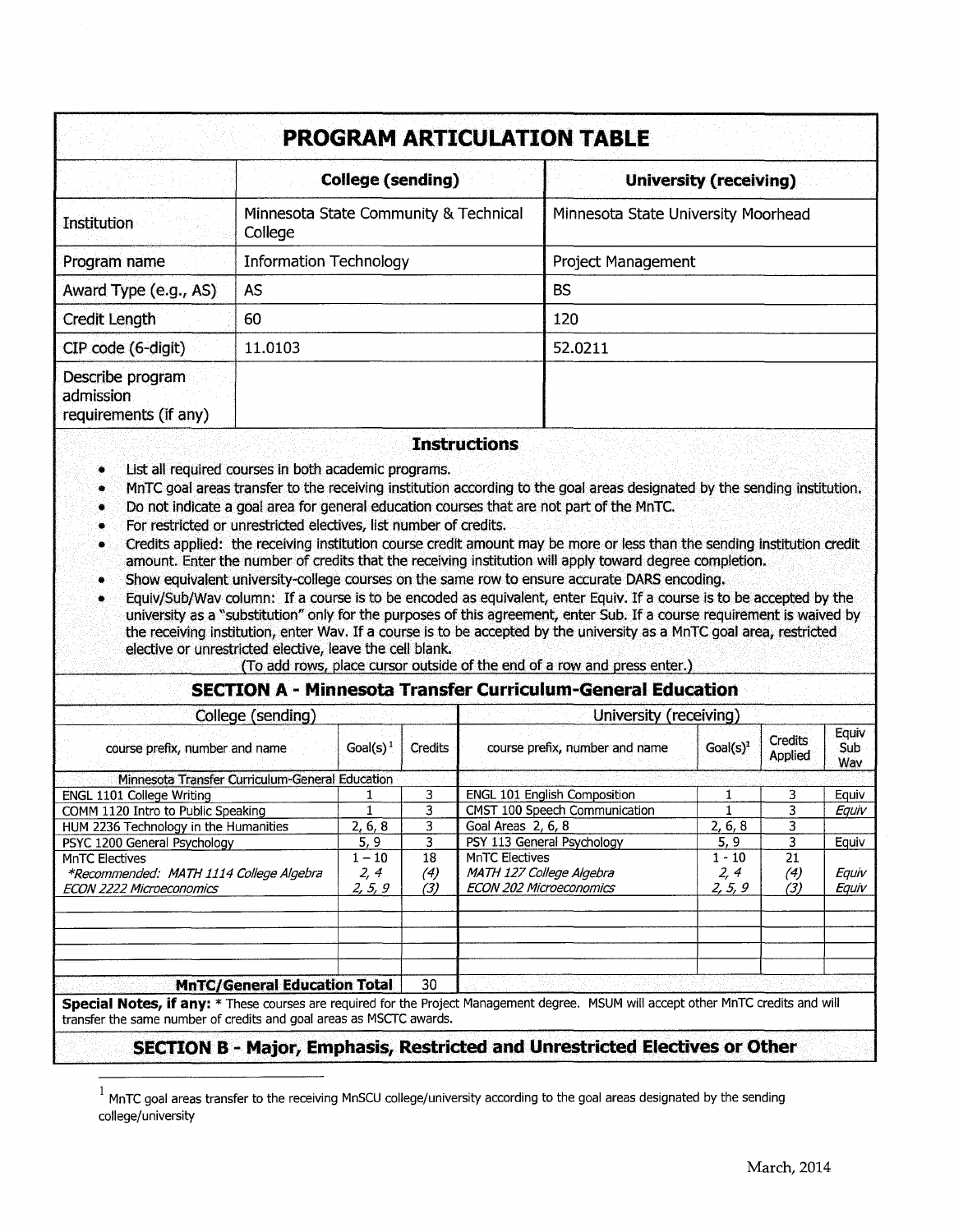| (pre-requisite courses, required core courses, required courses in an emphasis, or electives (restricted or general) within the major). Restricted                                                                                                    |                                            |                                                                  |                         |                           |
|-------------------------------------------------------------------------------------------------------------------------------------------------------------------------------------------------------------------------------------------------------|--------------------------------------------|------------------------------------------------------------------|-------------------------|---------------------------|
| electives (in Major) fulfill a specific requirement within a major. Example A: "Chose two of the following three courses;" Example B: A                                                                                                               |                                            |                                                                  |                         |                           |
| Biology degree may require 40 science credits (20 credits of required courses + 20 credits of listed related courses, such as botany, genetics,                                                                                                       |                                            |                                                                  |                         |                           |
| sociobiology, etc. which students can select).                                                                                                                                                                                                        |                                            |                                                                  |                         |                           |
| Major, Emphasis, Restricted, Unrestricted Electives or Other Courses                                                                                                                                                                                  |                                            |                                                                  |                         |                           |
| CPTR 1001 Intro to Programming & Scripting                                                                                                                                                                                                            | 3                                          |                                                                  |                         |                           |
| CPTR 1106 Microcomputer Databases                                                                                                                                                                                                                     | 3                                          |                                                                  |                         |                           |
| CPTR 1108 CISCO 1                                                                                                                                                                                                                                     | 3                                          | Electives<br>30                                                  |                         |                           |
| CPTR 1122 Microcomputer Maintenance                                                                                                                                                                                                                   | 3                                          |                                                                  |                         |                           |
| CPTR 1138 Information Systems                                                                                                                                                                                                                         | 3                                          |                                                                  |                         |                           |
| CPTR 1148 Microcomputer Operating System                                                                                                                                                                                                              | $\overline{\mathbf{3}}$                    |                                                                  |                         |                           |
| CPTR 1170 Web Engineering I                                                                                                                                                                                                                           | 3<br>$\overline{3}$                        |                                                                  |                         |                           |
| CPTR 2224 Linux 1<br>CPTR 2236 Network Security                                                                                                                                                                                                       | $\overline{\mathbf{3}}$                    |                                                                  |                         |                           |
| CPTR 2272 Network Operating Systems                                                                                                                                                                                                                   | 3                                          |                                                                  |                         |                           |
|                                                                                                                                                                                                                                                       |                                            |                                                                  |                         |                           |
| <b>Major, Emphasis, Unrestricted Electives Total</b>                                                                                                                                                                                                  | 30                                         | <b>Total College Credits Applied</b>                             |                         |                           |
|                                                                                                                                                                                                                                                       |                                            | (sum of sections A and B)                                        | 60                      |                           |
|                                                                                                                                                                                                                                                       |                                            | <b>SECTION C - Remaining University (receiving) Requirements</b> |                         |                           |
|                                                                                                                                                                                                                                                       |                                            | course prefix, number and name                                   |                         | <b>Credits</b>            |
|                                                                                                                                                                                                                                                       |                                            | Remaining MnTC/Gen Ed/ LASC Goal Requirements                    |                         | 9                         |
|                                                                                                                                                                                                                                                       |                                            | MATH 234 Probability & Statistics (Goal 4)                       |                         | 3                         |
|                                                                                                                                                                                                                                                       | <b>ACCT 230 Principles of Accounting I</b> |                                                                  | $\overline{\mathbf{3}}$ |                           |
|                                                                                                                                                                                                                                                       |                                            | <b>ENGL 387 Technical Report Writing</b>                         |                         | $\overline{\mathbf{3}}$   |
|                                                                                                                                                                                                                                                       |                                            | FINC 340 Financial Management                                    |                         | 3                         |
|                                                                                                                                                                                                                                                       |                                            | MGMT 360 Principles of Management                                |                         | $\overline{\mathbf{3}}$   |
|                                                                                                                                                                                                                                                       |                                            | MGMT 370 Management Information Systems                          |                         | $\overline{\overline{3}}$ |
|                                                                                                                                                                                                                                                       |                                            | MGMT 456 Project Management in Business                          |                         | $\overline{\mathbf{3}}$   |
|                                                                                                                                                                                                                                                       |                                            | MKTG 310 Principles of Marketing                                 |                         | $\overline{\mathbf{3}}$   |
|                                                                                                                                                                                                                                                       |                                            | OM 380 Methods Improvements                                      |                         | $\overline{\mathbf{3}}$   |
|                                                                                                                                                                                                                                                       |                                            | OM 394 Computer Applications in Business                         |                         | $\overline{\mathbf{3}}$   |
|                                                                                                                                                                                                                                                       |                                            | OM 483 Cost Analysis                                             |                         | $\overline{\mathbf{3}}$   |
|                                                                                                                                                                                                                                                       |                                            | OM 482 Quality Planning & Implementation                         |                         | 3                         |
|                                                                                                                                                                                                                                                       |                                            | PMGT 300 Project Management & Scheduling                         |                         | $\overline{3}$            |
|                                                                                                                                                                                                                                                       |                                            | PMGT 385 Process Leadership                                      |                         | $\overline{\mathbf{3}}$   |
|                                                                                                                                                                                                                                                       |                                            | PMGT 400 Advanced Project Management, Risk & Liability           |                         | $\overline{\mathbf{3}}$   |
|                                                                                                                                                                                                                                                       |                                            | PMGT 496 Project Management                                      |                         | 3                         |
|                                                                                                                                                                                                                                                       |                                            | *Electives                                                       |                         | $\overline{\mathbf{3}}$   |
|                                                                                                                                                                                                                                                       |                                            | **MATH 127 College Algebra                                       |                         | $\overline{$ (3)          |
|                                                                                                                                                                                                                                                       |                                            | **ECON 202 Microeconomics                                        |                         | (3)                       |
|                                                                                                                                                                                                                                                       |                                            | Total Remaining University Credits                               |                         | 60                        |
| Special Notes, if any: * The number of elective credits is dependent on what is needed to bring the total credits for the major to 120.<br>** These courses are required unless their equivalents were taken as part of the M-State coursework above. |                                            |                                                                  |                         |                           |
|                                                                                                                                                                                                                                                       |                                            | <b>SECTION D - Summary of Total Program Credits</b>              |                         |                           |
| <b>College (sending) Credits</b>                                                                                                                                                                                                                      |                                            | <b>University (receiving) Requirements</b>                       |                         |                           |
| <b>MnTC/General Education</b>                                                                                                                                                                                                                         | 30                                         |                                                                  |                         |                           |
| Major, Emphasis, Unrestricted Electives or<br><b>Other</b>                                                                                                                                                                                            | 30                                         |                                                                  |                         |                           |
| <b>Total College Credits</b>                                                                                                                                                                                                                          | 60                                         | <b>Total College Credits Applied</b>                             |                         | 60                        |

**Special Notes, if any:** 

 $\frac{2}{2}$  At least 40 of the required credits for the baccalaureate degree shall be at the upper-division level. If a lower division course is shown as equivalent to an upper division course, check with the university to determine if it will count toward the 40 required credits of upper division.

60 120

**Remaining credit to be taken at the university** 

**(receiving institution) Total Program Credits**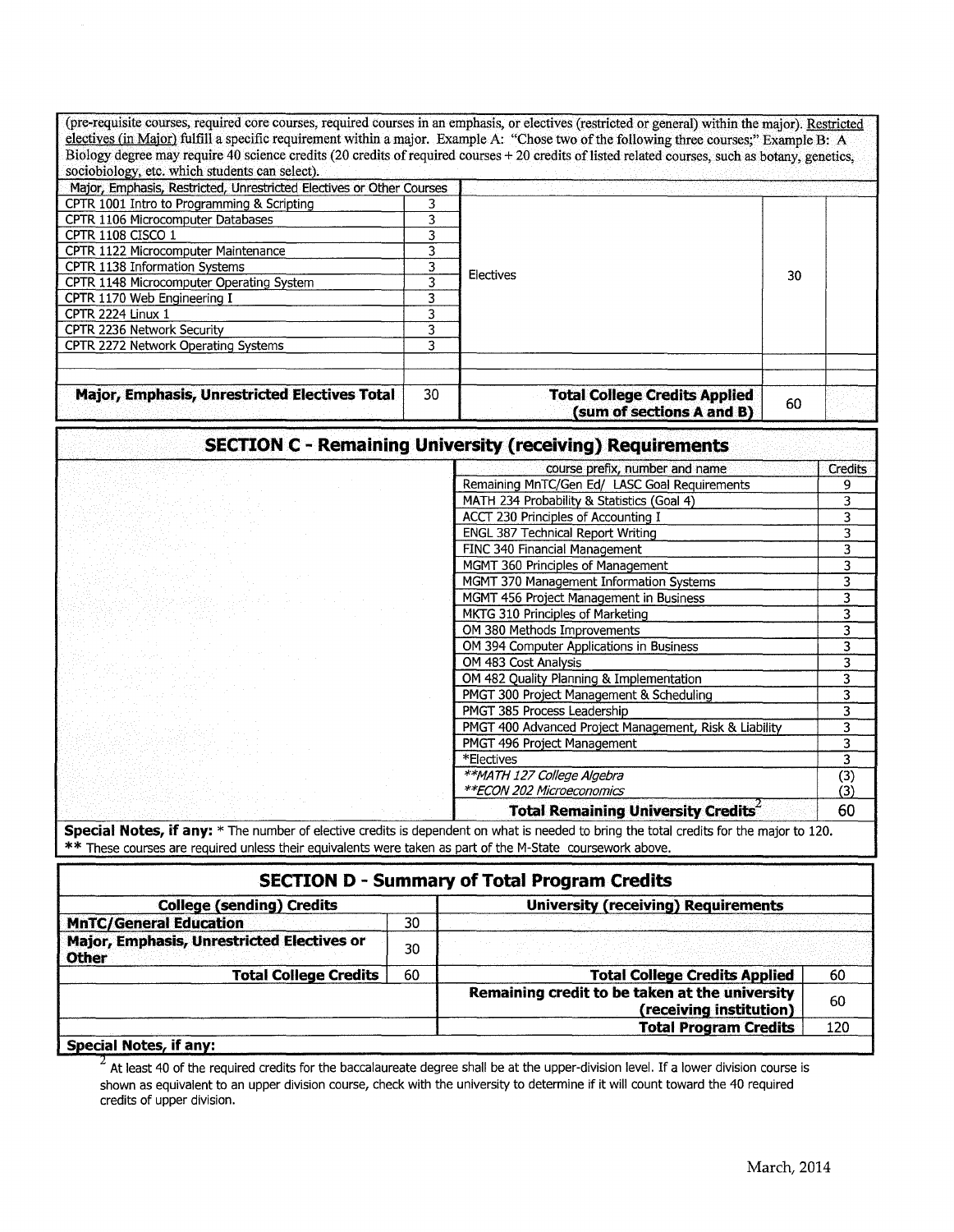| College                       | Name                                                                                      | Signature       | Date      |
|-------------------------------|-------------------------------------------------------------------------------------------|-----------------|-----------|
| <b>Chief Academic Officer</b> | Dr. Carrie Brimhall                                                                       |                 |           |
| Title                         |                                                                                           |                 |           |
| <b>University</b>             | Name                                                                                      | Signature       | Date      |
| Department Chairperson        | Pam McGee                                                                                 | $^{\rho}$ M Dee | $'2$ 6/14 |
| Academic Dean                 | Dr. Marsha Weber                                                                          | Marsha Wiley    |           |
| <b>Chief Academic Officer</b> | Dr. Michelle Malott                                                                       |                 | 914114    |
| <b>DARS Encoder</b>           | <b>Tara Spletstoser</b>                                                                   |                 |           |
|                               | Date when equivalencies were verified/encoded in DARS by the receiving MnSCU institution. |                 |           |